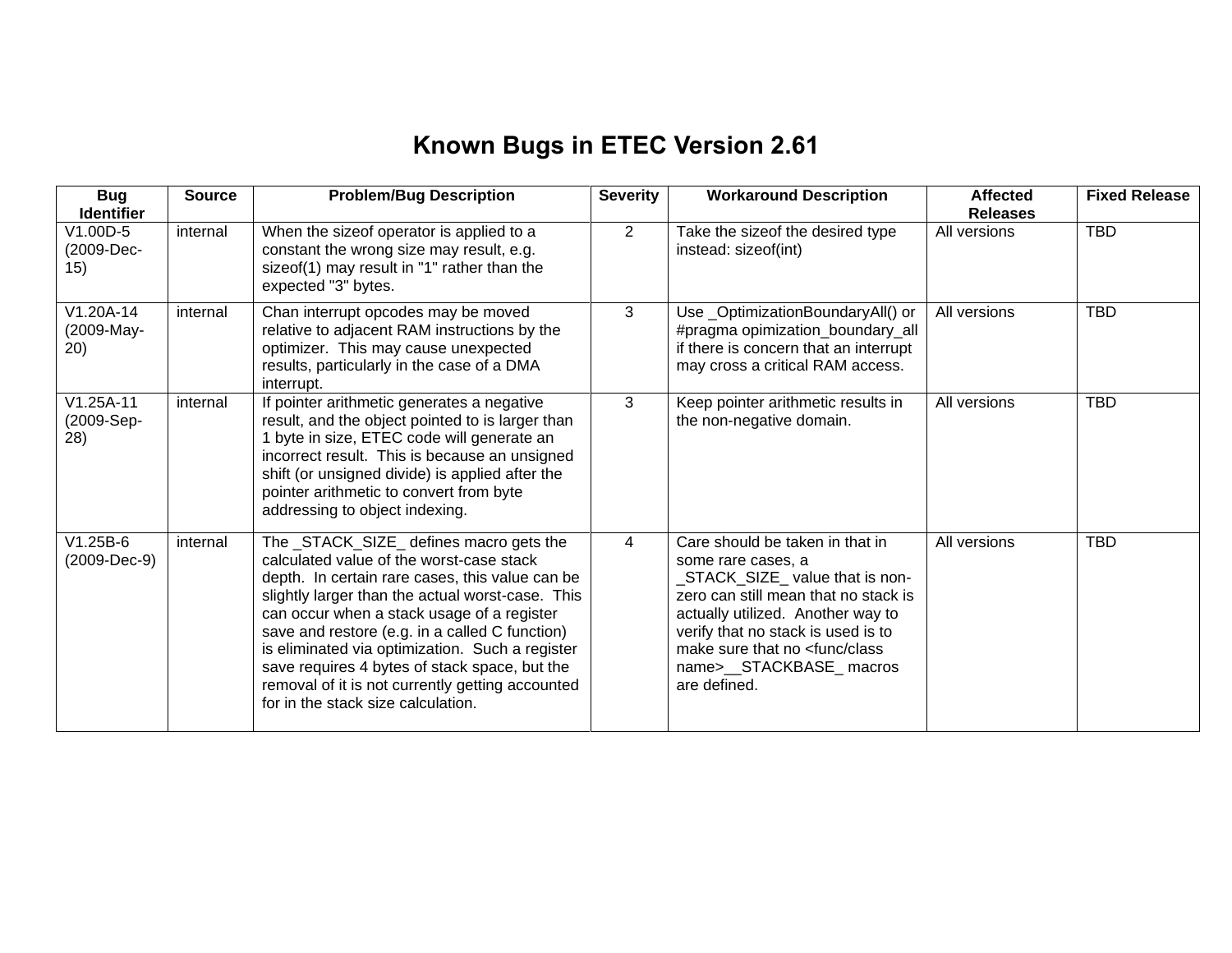| $V1.25B-7$<br>(2009-Dec-<br>11) | internal &<br>customer | The optimizer/analyzer does not yet support<br>reentrant functions, whether they be callable<br>C functions or ETEC code fragments.<br>Reentrance is supposed to be detected and<br>cause an error, but in some cases this<br>detection failed, allowing for optimization to<br>continue. Sometimes the result could be a<br>linker crash, or sometimes invalid code<br>generation, or in some cases working code<br>resulted. | 3              | Avoid writing reentrant functions<br>until the ETEC optimizer/analyzer<br>fully supports them.                                                                                                             | All versions     | V1.25C<br>(reentrance)<br>detection),<br>TBD (support<br>reentrance) |
|---------------------------------|------------------------|--------------------------------------------------------------------------------------------------------------------------------------------------------------------------------------------------------------------------------------------------------------------------------------------------------------------------------------------------------------------------------------------------------------------------------|----------------|------------------------------------------------------------------------------------------------------------------------------------------------------------------------------------------------------------|------------------|----------------------------------------------------------------------|
| $V2.23B-5$<br>(2014-Mar-<br>18) | internal               | In some cases when making a fragment call,<br>and the fragment is contiguous with the calling<br>code (i.e. jump can be eliminated), the link-<br>time optimizer mistakenly optimizes out code<br>it should not.                                                                                                                                                                                                               | $\overline{2}$ | This situation, if encountered, can<br>be corrected by re-arranging the<br>code to prevent the fragment call<br>and fragment code from being<br>contiguous.                                                | V2.00A and newer | <b>TBD</b>                                                           |
| $V2.23B-7$<br>(2014-Jun-6)      | customer               | The C preprocessor is currently allowing the<br>same macro to be expanded in multiple<br>replacement passes, which causes the<br>preprocessor to break when such "recursion"<br>is encountered.                                                                                                                                                                                                                                | 3              | Avoid self-referencing<br>preprocessor macros.                                                                                                                                                             | All versions     | <b>TBD</b>                                                           |
| $V2.61A-1$<br>(2019-Mar-5)      | customer               | Symbols with a type of pointer to array are not<br>transferring properly from compiler to linker,<br>resulting in incorrect symbolic debug<br>information being output, and possible<br>resulting in a linker crash when the Autostruct<br>file is being generated.                                                                                                                                                            | 3              | The main workaround is to typedef<br>the array type and then create the<br>symbol as a pointer to this typdef.<br>If Autostruct is not being used, it<br>can be disabled, which stops the<br>linker crash. | All versions     | V2.62A                                                               |
| $V2.61A-2$<br>(2019-Jun-<br>23) | customer               | Inline function definitions that result in the<br>linker seeing multiple concrete instances of<br>the function are causing link failures (duplicate<br>symbol).                                                                                                                                                                                                                                                                | $\overline{2}$ | The best current workaround is to<br>not declare the function as inline,<br>and thus define it in a source file<br>and only put the external<br>declaration in a header file.                              | All versions     | V2.62A                                                               |
| $V2.61B-1$<br>$(2019-Dec-1)$    | internal               | If an argument expression of a call to an inline<br>function contains a call to another inline<br>function, compilation will not be correct.                                                                                                                                                                                                                                                                                   | 3              | Avoid performing a call to an inline<br>function from within the argument<br>list of an inline function.                                                                                                   | V2.62A and newer | <b>TBD</b>                                                           |

Bug Severity Level Descriptions: